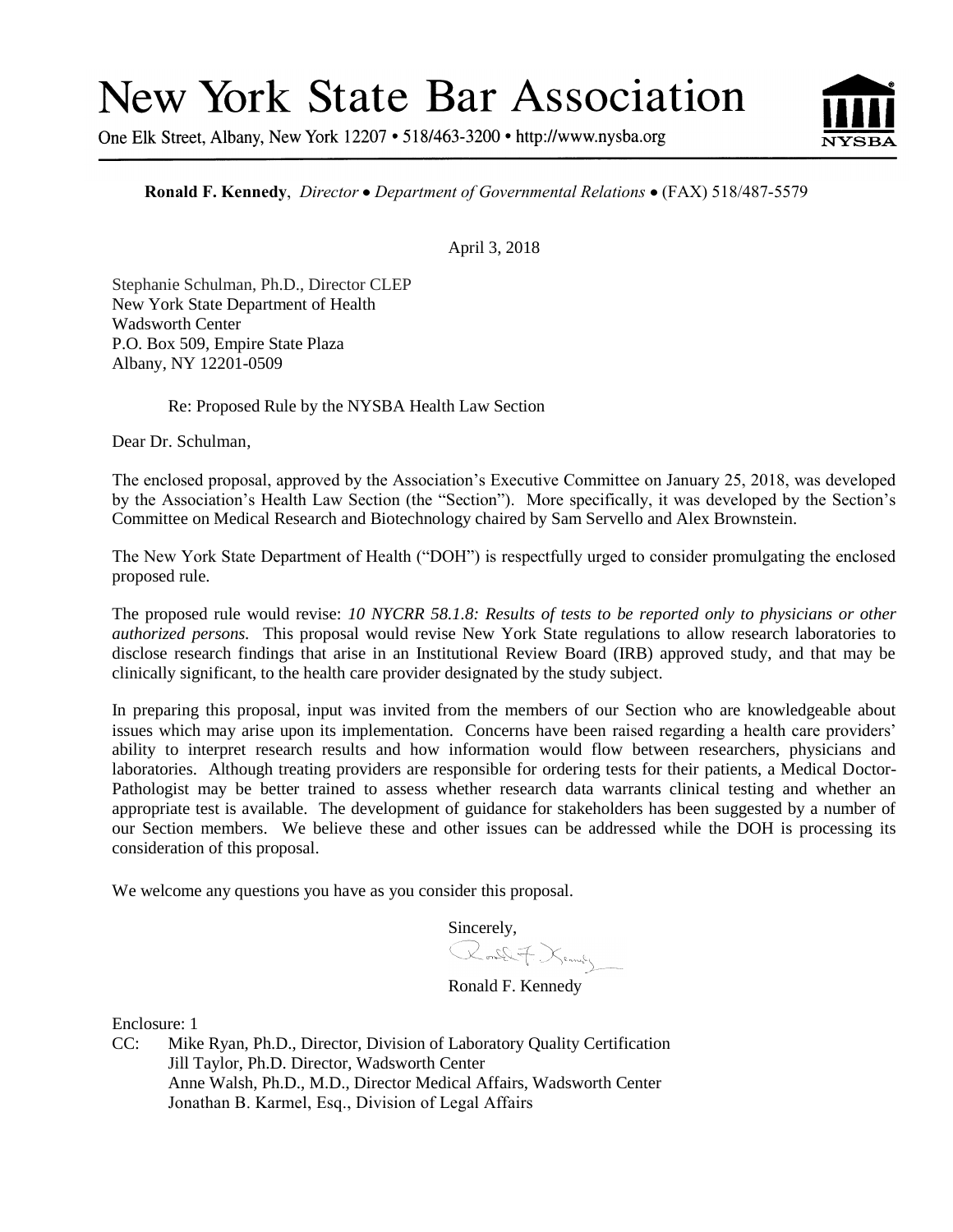# **New York State Bar Association**

One Elk Street, Albany, New York 12207 • 518/463-3200 • http://www.nysba.org



### **Proposal in Relation to the Release of Subject-Identified Research Findings**

NYSBA #33 April 2, 2018

## **Department of Health**

**PROPOSED RULE MAKING**

**Findings of Research Programs**

PURSUANT TO THE PROVISIONS OF THE State Administrative Procedure Act, NOTICE is hereby given of the following proposed rule:

*Proposed Action***:** Amendment of Part 58-1 of Title 10 NYCRR

*Statutory authority***:** New York State Public Health Law Article 5, §576.

*Subject:* Release of Subject-Identified Research Findings

*Purpose:* To allow research investigators possessing subject-identified, medically relevant research findings to disclose such findings to the subject's designated medical practitioner for purposes of referral for appropriate confirmatory analytical testing in a permitted clinical laboratory, using current approved test methods.

**Substance of Proposed Rule:** The proposed rule amends 10 NYCRR Part 58-1 by renumbering Section **1.8** as **1.8(a)** and adding a new section **1.8(b)** with the proposed language. The proposed rule codifies a process by which research investigators may report subject-identified research findings when such findings are deemed to represent significant health risks. The release of such information is done only with prior consent of the subject, and shall be used for referral of the subject/patient by an appropriate designated health care provider for confirmatory analytical testing in a permitted clinical laboratory, using current approved test methods.

### *Text of Proposed Rule:*

1. Part 58-1.8 is renumbered as 58-1.8(a)

### **58-1.8(a)**

No person shall report the result of any test, examination or analysis of a specimen submitted for evidence of human disease or medical condition except to a physician, his agent, or other person authorized by law to employ the results thereof in the conduct of his practice or in the fulfillment of his official duties. Upon request by a patient or the patient's personal representative, clinical laboratories may provide a patient access to completed test reports that can be identified as belonging to that patient as provided in section 34- 2.11 of this Title.

2. Part 58-1.8(b) is added to read as follows:

### **58-1.8(b)**

Results of tests conducted in the context of IRB approved research protocols by non-permitted research laboratories may be reported to the research subject's designated health care provider solely for the purpose of referral of the subject for confirmatory testing by a permitted laboratory using approved test methodology.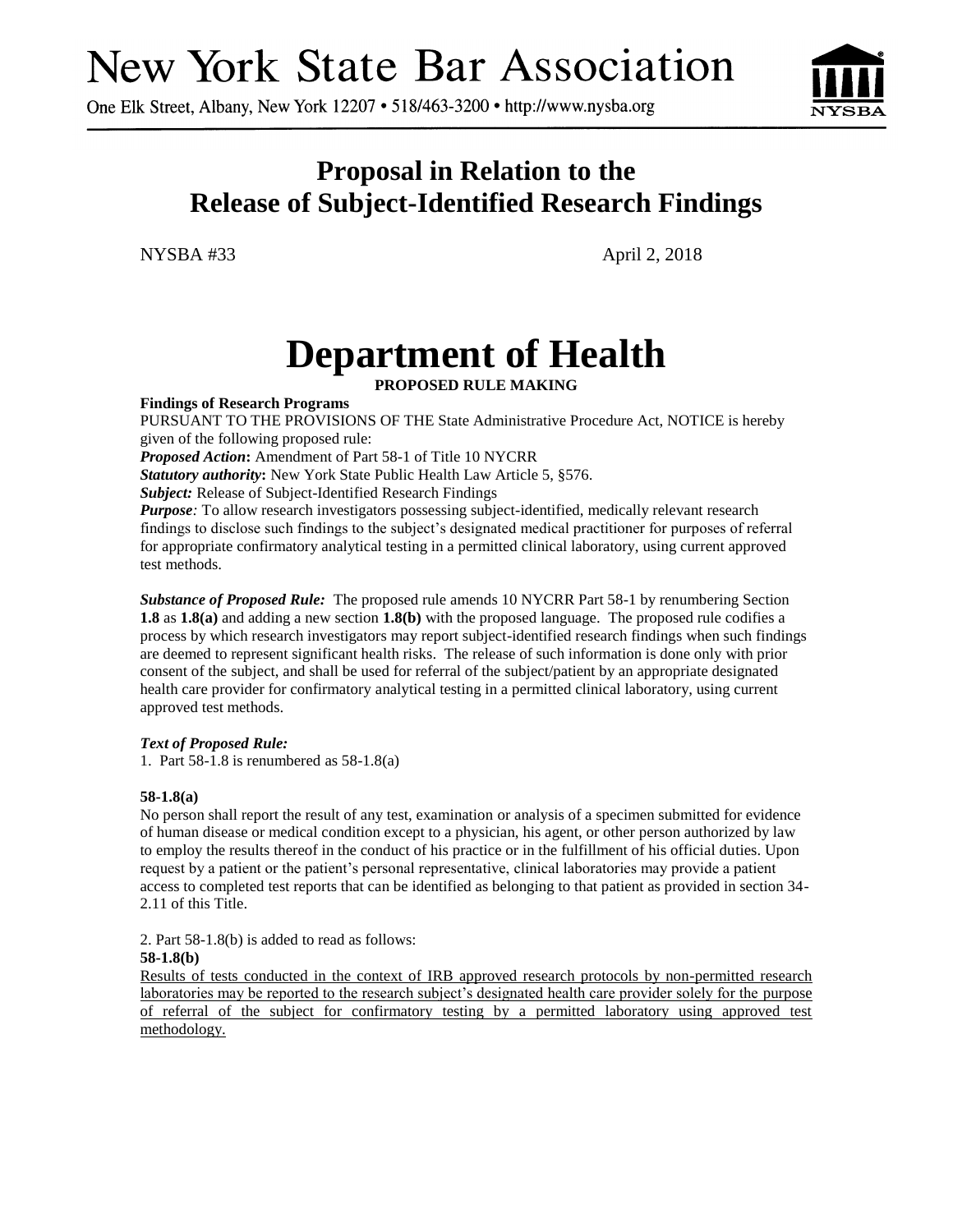### *Regulatory Impact Statement*

### 1. Statutory Authority

The authority for the promulgation of this regulation is contained in NYS PHL § 576 which sets forth the duties and powers of the Department to guide the practices of clinical laboratories. This section further includes the authority to adopt new regulations, as necessary, including regulation of laboratory reporting.

### 2. Legislative Objective

NYS Public Health Law Article 5, Title V provides for the regulation and licensure of clinical laboratories and blood banks to promote public health, safety, and welfare. Through these regulations, the Department ensures the proper performance of clinical laboratories and their directors through establishment of minimum acceptable standards. To ensure performance to these standards, it is necessary to adopt new regulations as previously uncontemplated issues arise. Section 580 specifically excludes research programs performing analysis solely for research purposes, where no individually identified subject's result is reported to that participant or to a health care provider, from the requirements of Article 5 Title V. However, in order for the research program to remain within the bounds of the research exclusion it is not possible for such entities to share possibly medically relevant individually identified findings with the research subject, even through their designated health care provider even where these findings could be of great immediate medical import for the subject. The proposed rule amendment is intended to create a permissive option for research entities to share possibly medically relevant findings with the research subject through their designated health care provider without the need to becoming certified as a clinical laboratory under NYS PHL Clinical Laboratory Evaluation Program.

The proposed rule establishes a process by which research programs may report the implications of research findings to pre-designated health care professionals in cases where research findings are medically relevant. Such communication would contain only the relevant information gleaned from research activities, and no actual sample analytical results. Additionally, such communications may be used only as an indicator that confirmatory testing is needed. Using this method, research programs would have a way to release medically relevant findings to subjects who want them, without having to fundamentally change their operating status and become a permitted clinical lab and to do so legally.

### 3. Needs and Benefits

The need for the proposed rule is two-fold. First, it allows a permissive option for those operating research programs faced with discovery of medically relevant research findings to share such findings with the predesignated health care provider for a research subject. This process will alleviate the medical-ethical dilemma of withholding potentially important findings in order to operate within the bounds of the research program statutory exemption from clinical laboratory permit requirements.

Second, analytical research findings have the ability to provide a significant amount of potentially relevant subject identified information which may be representative of serious health risks. These findings may be collected as a direct consequence of the research investigation or as incidental findings developed from the research methodology applied. Either type of finding may have high medical relevance to the subject and his designated practitioner. Sharing of such findings with the predesignated health care provider would empower subjects and their health care provider to make important medical decisions responsive to the findings by seeking confirmatory testing outside of the research program in a permitted clinical laboratory using current approved clinical laboratory test methods. Having this information available through the channel proposed by the new rule is in the interest of the public and optimized medicine.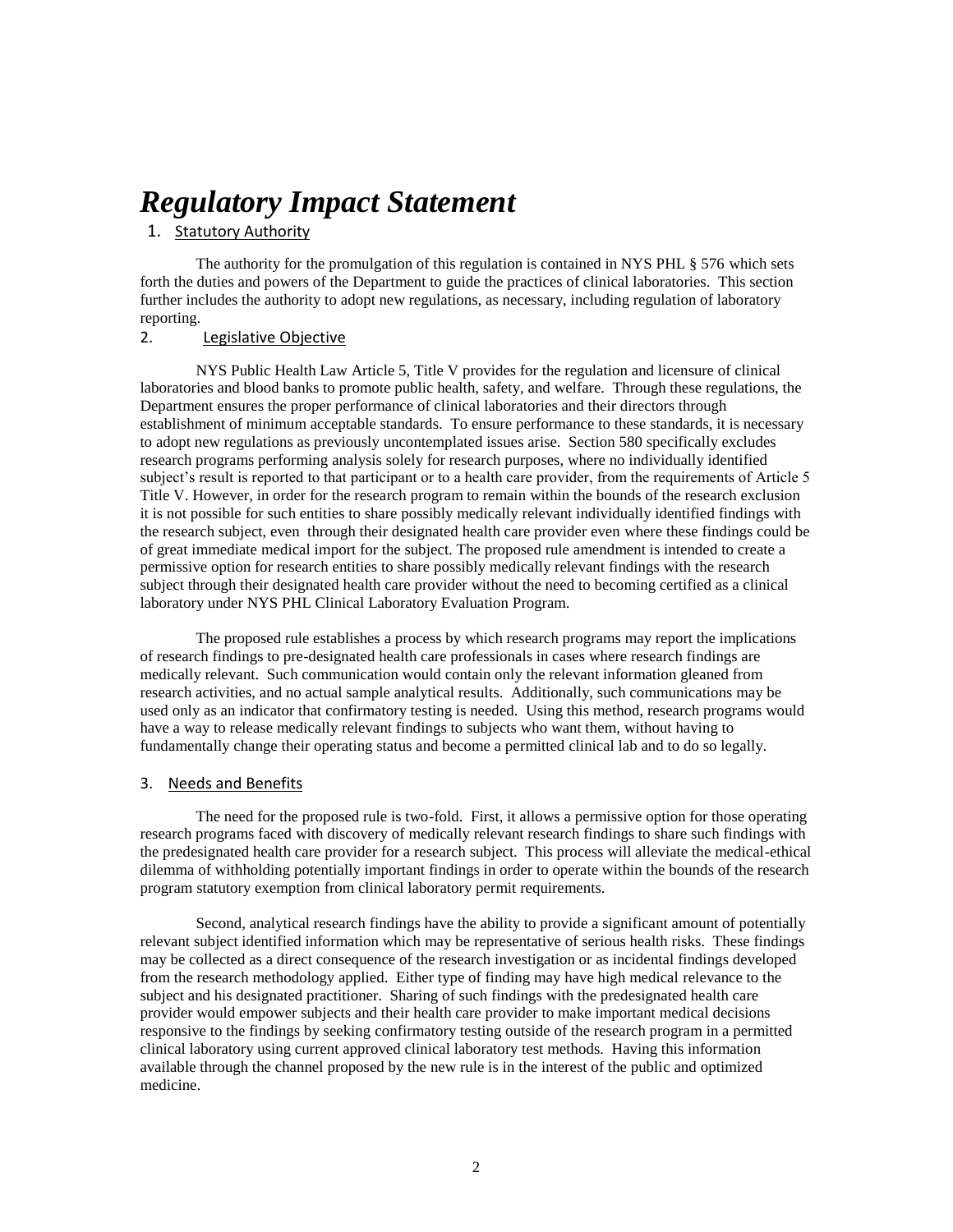Under current law, research programs operating without New York State permit are exempted from these permit standards only so long as the facilities perform their examinations without providing individually identified findings for the diagnosis, prevention, or treatment of any disease or impairment of, or the assessment of the health of, human beings. The proposed rule would allow for such disclosures to take place solely for the purpose of referral for confirmatory clinical laboratory confirmation, while also allowing research programs to remain beyond the scope of clinical laboratory permit requirements. The proposed rule directly addresses this important need by creating a path for the research programs by which medically-relevant information may be shared while not defining them as a clinical laboratory.

### 4. Costs

 $\overline{a}$ 

### *Costs to regulated parties for the implementation of and continuing compliance with the rule.*

For the research programs who would continue to be exempt from clinical laboratory permit requirements their cost considerations are minimal. The research programs are not expected to furnish samples, generate analytical reports, or perform any confirmatory analysis. Therefore, the main cost borne by the research programs would be the revision of the informed consent documents to include language regarding the ability of the subject to "opt-in" and designate a provider to receive notice of health related findings. As similar informed consent documents for research subjects already exist, such changes in language should impose no great financial burden on the research entities. Further costs could arise through the need to store and maintain subject-identified findings beyond normal research procedures. Research laboratories may also incur additional costs in their efforts to track and contact affected subjects and their designees. As the rule has no effect on the amount of testing performed by research programs, no additional costs may be expected relating to staffing, administration, and operation. The proposed rule allows research programs to create this option, but does not require them to do so.

Additional costs may be borne by the health care system at large. In any case where there is an increase in requested services, there is the potential for increased costs. With the probable increase in necessary confirmatory testing and office consultations, both physicians and permitted clinical laboratories will be confronted with some increase in the numbers of patients seeking services resulting in increased test referrals. As such services are generally offered on a fee basis the providers and permitted clinical laboratories are expected to recover the usual payment rates even if non-payment and low recovery rates for unpaid health care billings also plague the health care industry with medical debt recovery rates as low as  $21.8$  percent.<sup>1</sup>

Development of new approved testing methods for appropriate confirmatory testing of the research findings may result in some added costs for the reference clinical laboratories, but only if they choose to offer such added testing with the prospect of added revenue.No additional costs through applications, permits, licenses, or fees are contained in the proposed rule.

#### *Costs to Department, State, and Local Government*

There should be no significant cost to the Department, State or Local Governments. Any increased costs of these activities will not be borne by Government entities, but rather by the research programs and permitted clinical laboratories themselves.

The proposed regulation is an optional, permissive amendment merely allowing for sharing of subject identified potentially medically relevant research findings. A research program's nonparticipation is not tantamount to noncompliance, and will thus require no additional Government resources for enforcement of the proposed rule. Additionally, the proposed rule calls for no licensure, fees, or permitting which would require enforcement, thus further mitigating any increase in the need for Government resources.

<sup>1</sup>*Healthcare Collection Statistics,* ACA International (2016). *available at* http://www.acainternational.org/products-healthcare-collection-statistics-5434.aspx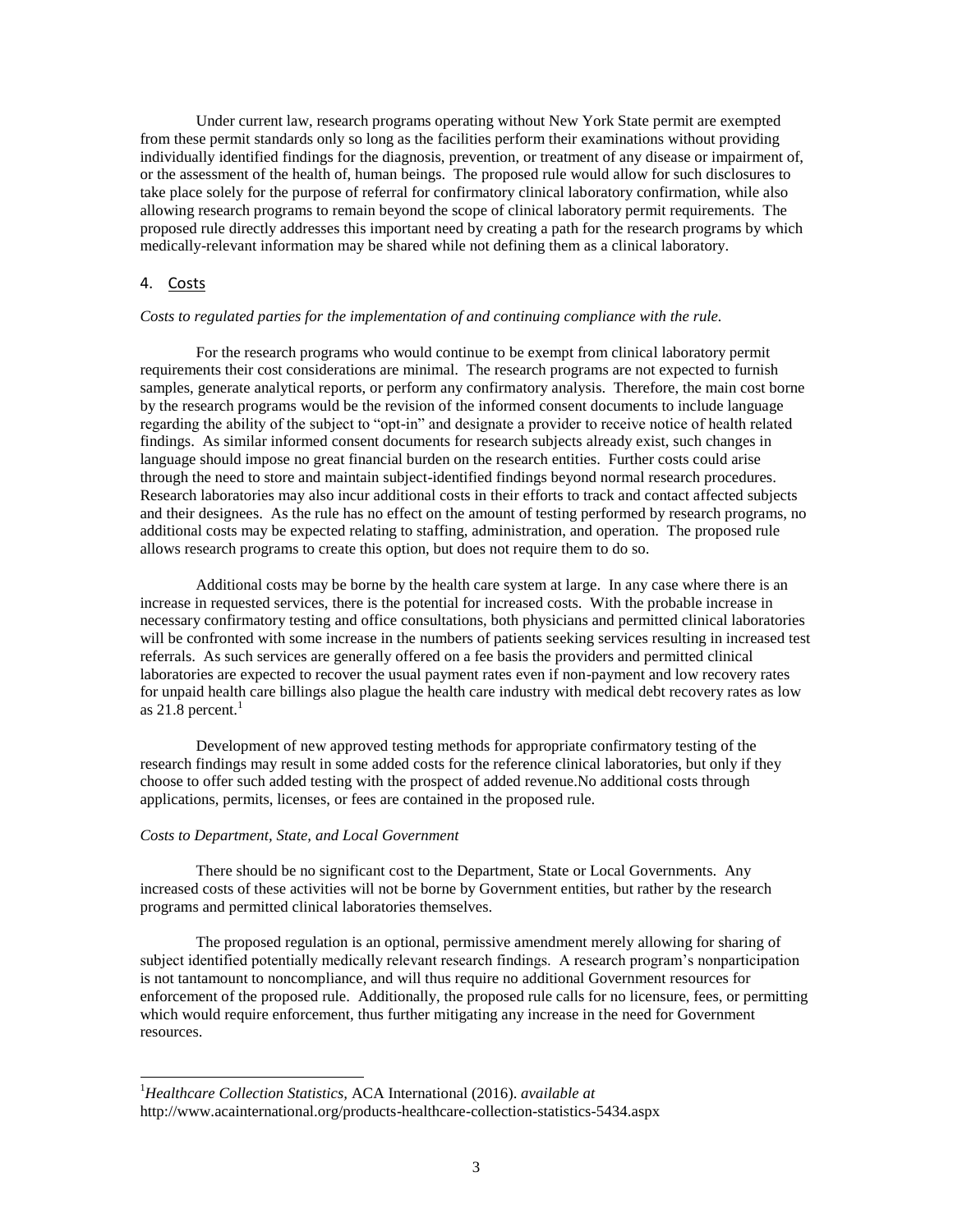### 5. Local Government Mandates

The proposed regulation imposes no mandates on Local Government.

### 6. Paperwork

Through implementation of the proposed rule, some additional paperwork may be generated by the regulated parties. The research programs will be providing documents relaying research findings to transmit this information between the research program and the designated health care provider. This will include some increase in paperwork for the participating research programs as correspondence for each subject requesting release of medically relevant findings. This increase in paperwork may be mitigated by the use of electronic methods for the delivery of information to subjects' designated practitioners.

Additionally, an increase in paperwork may be seen by the permitted clinical laboratories completing the confirmatory testing. Greater numbers of tests performed for confirmation of research findings would require additional documents, test requests, reports, and billing, but only if the clinical laboratory chooses to offer such testing. These materials would be created using existing laboratory management systems.

### 7. Duplication, Conflicts, Overlap

The proposed regulation attempts to accommodate the potential conflicts with NYS Public Health Law Article 5 Title V § 580 excluding facilities which perform laboratory tests solely for research purposes.

### 8. Alternatives

The foremost alternative to the proposed rule is to provide no exception for reporting of subject identified research findings. This choice is counter to public policy of effectively using and sharing potentially relevant medical information. A second alternative considered is requiring clinical laboratory permit compliance by all research programs that wish to report results. This method is severely burdensome, time consuming, and forces a large-scale change of the nature of research programs from their intended purpose. Such a drastic action is disproportional to the straightforward exception being sought by the proposed rule.

Presently, New York States provides an exemption allowing laboratories without NYS clinical laboratory permits, or permitted laboratories offering new unapproved tests methods to perform clinical testing.<sup>2</sup> Such exemptions are approved and governed by the Clinical Laboratory Evaluation Program (CLEP). Research laboratories may apply for single-test based on a number of factors including unavailability of clinical testing, continuity of care, and maintenance of sample integrity. The use of this "Restricted Laboratory Permit" exemption to New York State permitting is not a feasible alternative to the proposed regulation however, as such exemptions are issued solely on a case by case basis. It further requires that any laboratory applying for a Restricted Laboratory Permit be CLIA certified. It would also be impossible for research laboratories to ask prospectively for authorization to perform clinical testing prior to receiving subject samples. This system would therefore be overly burdensome on both the State and the laboratories themselves and is not a viable alternative to the proposed rule.

### 9. Federal Standard

l

<sup>&</sup>lt;sup>2</sup> *New York State Non-Permitted Laboratory test Request Form Instructions, New York State Department* of Health, *available at* 

http://www.wadsworth.org/sites/default/files/WebDoc/1114528471/NPLInstructions2016.pdf.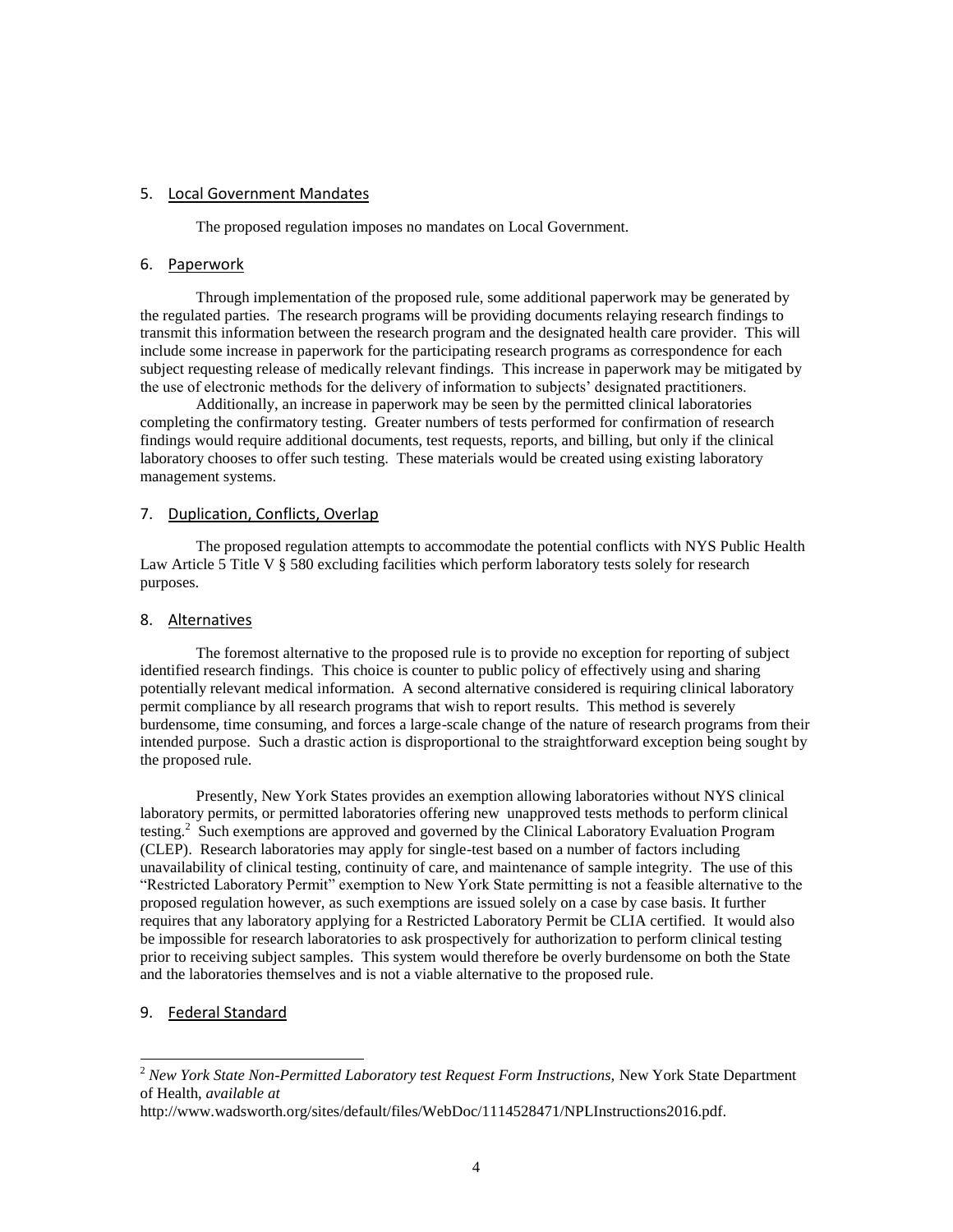No unified federal standard currently governs the release of medically relevant research results by entities not permitted as clinical laboratories, though there has been much debate on the topic. Responding to recent amendments to both HIPAA and CLIA, the Secretary's Advisory Committee on Human Research Protections of the HHS issued an advisory opinion in support of releasing research results. The Committee found "that researchers who identify clinically actionable information from the results of a research test conducted in a non-CLIA-certified laboratory [should] be able, without legal penalty, to refer a subject to a CLIA-certified laboratory for additional testing, to enable the subject to obtain such information through clinically reliable means."<sup>3</sup>

Echoing this idea, further federal support comes from the Centers for Disease Control (CDC) who outlined their criteria for returning individual results in population-based genetic research: "When the risks identified in the study are both valid and associated with a proven intervention for risk reduction, disclosure may be appropriate."<sup>4</sup> Though no official federal adoption of such measures has yet happened, it is clear that the proposed rule is in line with the evolving view of research laboratories' medical utility in relaying medically relevant findings.

### 10.Compliance Schedule

Affected research programs who choose to take advantage of this option will be able to comply with the rule as soon as informed consent documents are amended and methods by which designated physicians are notified have been developed and approved by the governing Institutional review Board. Presently, research programs are mandated by HHS Regulations to obtain informed consent prior to a subject's participation, so no new procedures will need to be established.<sup>5</sup> Given that research programs have authorized systems in place to collect and maintain Private Health Information (PHI) per their governing Institutional Review Board and Government guidelines, ready compliance should not be burdensome.<sup>6</sup>

### *Regulatory Flexibility Statement*

### 1. Effect of Rule

l

The research programs who may consider participating in the option contemplated by the proposed rule are mainly large-scale research entities normally beyond the designation of small business.

<sup>3</sup> *Attachment C: Return of Individual Results and Special Consideration of Issues Arising from Amendments of HIPAA and CLIA.* U.S. Department of Health & Human Services, (July 22, 2015), *available at*

http://www.hhs.gov/ohrp/sachrp/commsec/attachmentc:letter9/28/15.html+&cd=1&hl=en&ct=clnk&gl=us. 4 Susan M. Wolfe et al., *Managing Incidental Findings in Human Subjects Research,* 36 J. of Law, Med. (2008).

<sup>5</sup> HHS Protection of Human Subjects Regulations, 45 C.F.R. 46.116. *Except as provided elsewhere in this policy, no investigator may involve a human being as a subject in research covered by this policy unless the investigator has obtained the legally effective informed consent of the subject or the subject's legally authorized representative. An investigator shall seek such consent only under circumstances that provide the prospective subject or the representative sufficient opportunity to consider whether or not to participate and that minimize the possibility of coercion or undue influence. The information that is given to the subject or the representative shall be in language understandable to the subject or the representative…* <sup>6</sup> HIPPA Privacy Rule, 45 CFR 164.508(a)(1). *Uses and disclosures for which an authorization is* 

*required. (a) Standard: Authorizations for uses and disclosures (1) Authorization required: General rule. Except as otherwise permitted or required by this subchapter, a covered entity may not use or disclose protected health information without an authorization that is valid under this section. When a covered entity obtains or receives a valid authorization for its use or disclosure of protected health information, such use or disclosure must be consistent with such authorization.*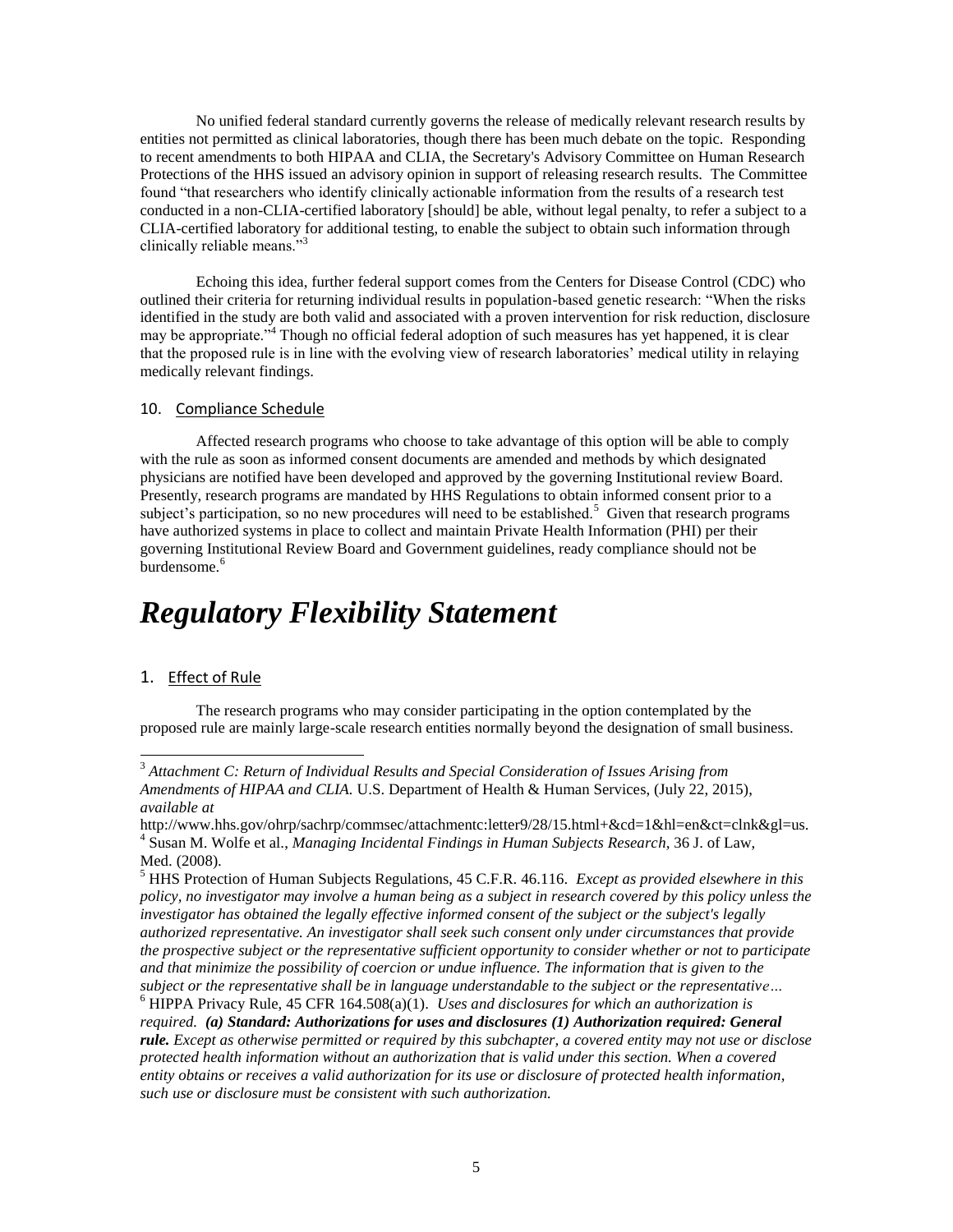At this time, no affected programs are known to qualify as small businesses and thus there would be no direct effect.

However, other business may be affected by the proposed rule. Certain clinical laboratories qualifying as small businesses may be tasked with completing the confirmatory testing as required by a medically relevant research finding if they choose. This confirmatory testing would involve increased use of resources, personnel, and time. However, this increased testing may additionally lead to higher revenues for such clinical laboratories.

### 2. Compliance Requirements

There would be no compliance requirements under the proposed rule for research programs not qualifying as small businesses. Being a permissive regulation, those businesses indirectly affected by the rule's adoption, such as some clinical laboratories, have no affirmative steps needed to comply.

### 3. Professional Services

The adoption of the proposed rule should require no additional professional services.

### 4. Compliance Cost

The costs of compliance with the proposed rule are very minimal. For small businesses indirectly affected by the rule, namely clinical laboratories performing confirmatory testing, the costs may be counterbalanced by additional billings. Such costs may include increased testing, generation of reports, and resources expended coordinating with designated physicians. Through standard charges for such services, affected laboratories could experience a net positive effect from the increased confirmatory testing resultant of the rule.

### 5. Economic and Technological Feasibility

Businesses affected by the rule will be able to easily adapt to the proposed changes. Small business clinical laboratories conducting confirmatory testing will already have infrastructure in place to handle the processing of requests, communication with providers, and clinical testing. Although some new methods or technologies may need to be developed to handle requests originating at research programs for confirmatory testing in the permittedclinical laboratories, this is routine development for such laboratories if they choose to offer the relevant new tests.

### 6. Minimizing Adverse Impact

The proposed rule's potential for adverse economic impact on small business is very minor, and may be completely negated by the potential for increased revenues. As stated, small businesses likely to be affected are clinical laboratories taking on additional confirmatory testing. Though there are initial costs associated with higher volumes, the resultant increase in revenue will ultimately benefit the laboratory. Local governments will also see little impact from the proposed rule. With no need for enforcement of the rule, or the collection of fees or penalties, no additional government resources will be needed.

#### 7. Small Business and Local Government Participation

Copies of the proposed rule will be published to the Department of State website, and will be open for comment when it is posted to the register.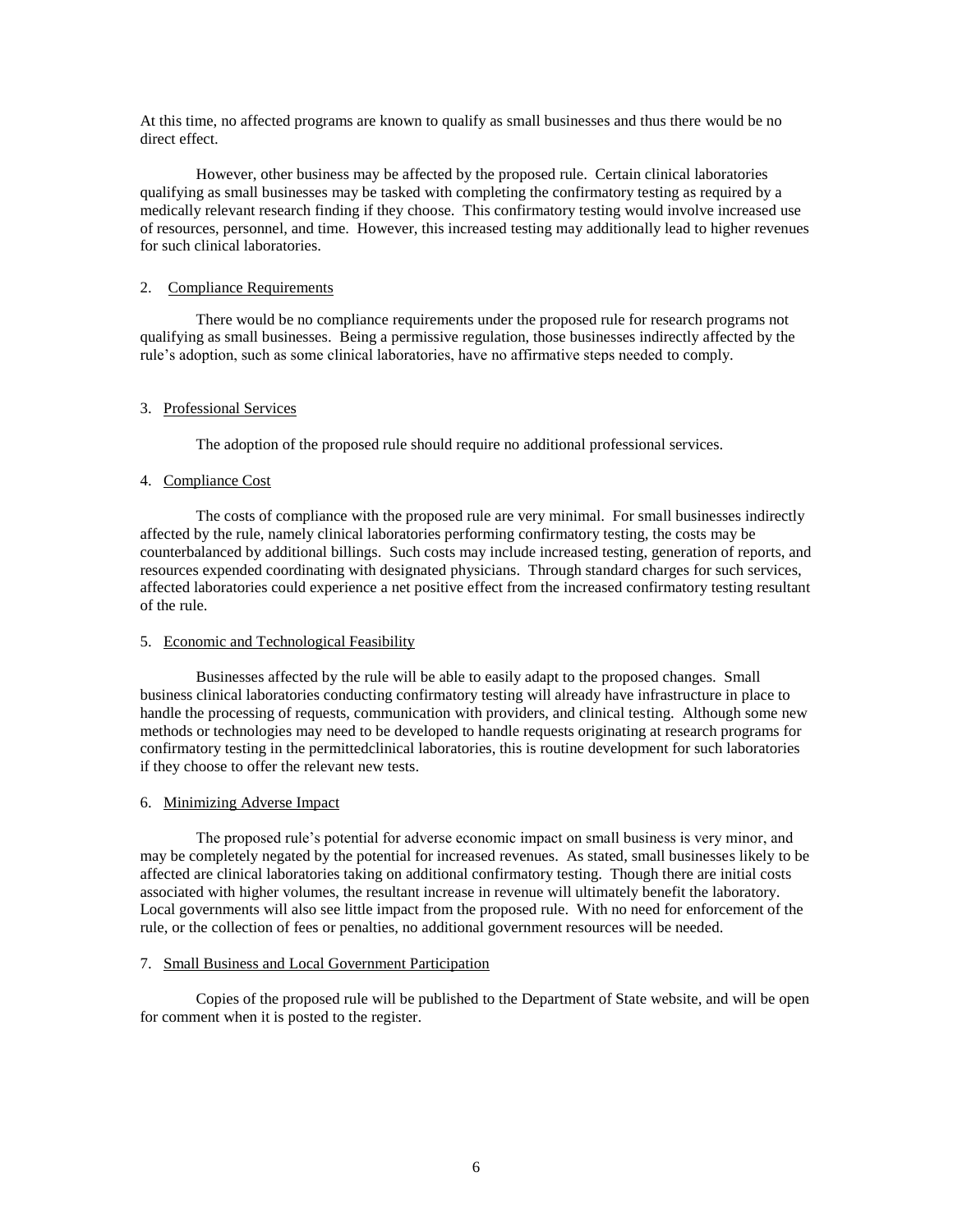### *Rural Area Flexibility Statement*

### 1. Types and Estimated Number of Rural Areas

The proposed rule applies uniformly throughout the state. Rural areas will bear no greater consequence of the proposed change than any other area.

2. Reporting, Recordkeeping and Other Compliance Requirements; and Professional Services:

There will be no difference in the reporting, recordkeeping, or compliance subsequent to the rule change for rural areas. No additional professional services are expected to be needed for compliance with the proposed rule.

3. Costs

Costs to any business impacted by the proposed rule will not be different than those incurred by businesses in other areas of the state. These costs will be substantially the same as those outlined in the preceding *Regulatory Impact Analysis,* section 4.

#### 4. Minimizing Adverse Impact

As no research programs are known to currently exist in rural areas, the adverse impact on any such rule making will be negligible. If an indirectly affected business, such as a clinical laboratory, is located rurally, the effects on such a laboratory would also be minimal. Such a laboratory would not be forced to alter its functioning in any way, or to adopt new methods or protocols. Rather, the greatest change would be the potential of increased business and greater revenue.

### 5. Rural Area Participation

Comments to the proposed rule will be welcomed and weighed from all parts of the state equally.

### *Job Impact Statement*

### 1. Nature of Impact

The proposed rule should have no negative effect on jobs within the state. Rather, there may be a positive effect dependent on the volume of requests received for confirmatory testing. If the requests reach a great enough volume, it may eventually warrant more staff to manage their processing, testing, and administration.

Jobs within the research programs may also increase sufficient medically relevant research results are discovered. If a significant amount of resources are expended by such tasks as cataloging findings, maintaining affected subject information, and handling notification correspondence.

#### 2. Categories and Numbers Affected

This proposed rule affects research programs and clinical laboratories. As this is a permissive regulation, the number of staff affected by the rule is dependent on elective participation of the affected entities.